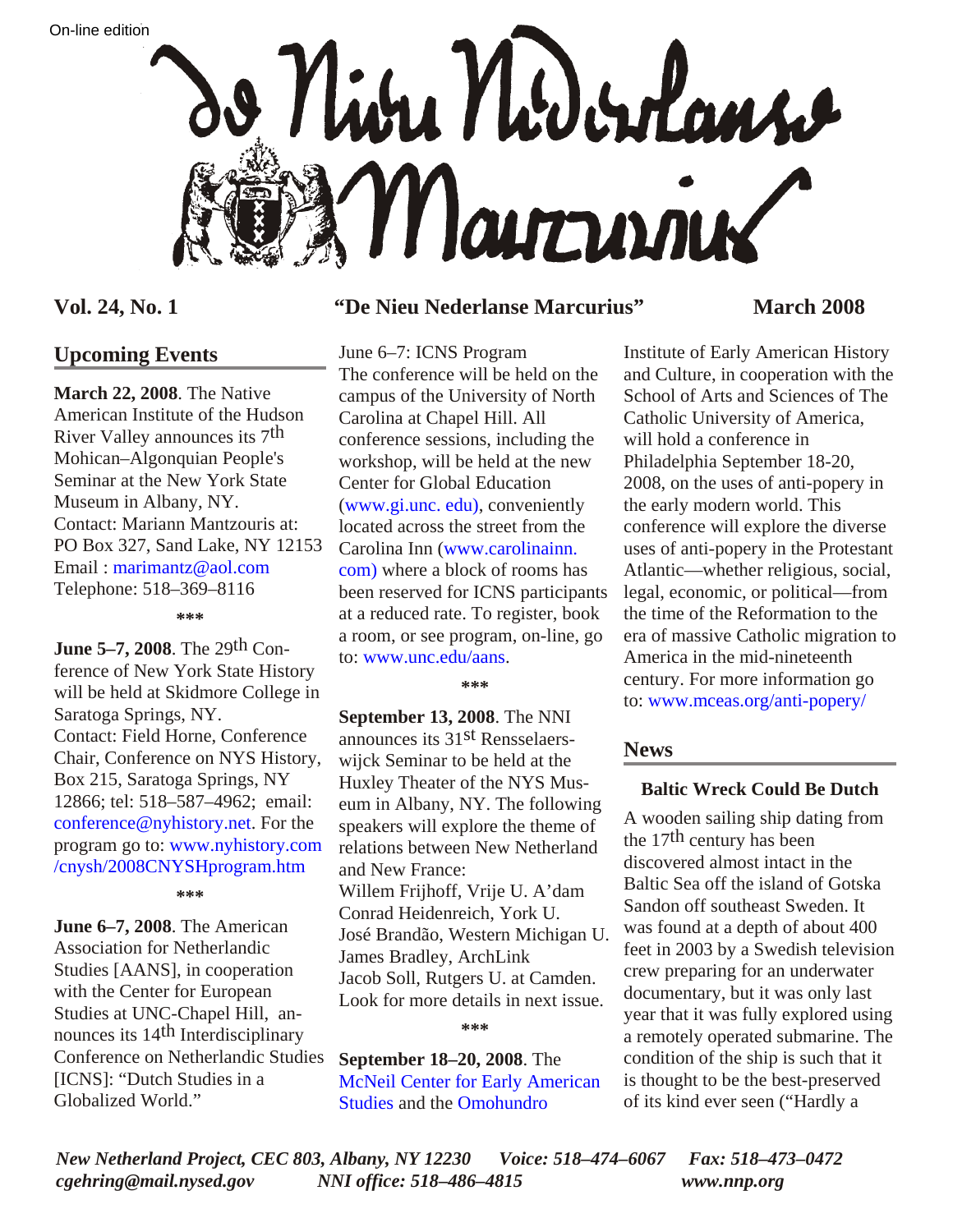## **De Nieu Nederlanse Marcurius** 2

shipwreck" says one source), thanks to the low temperature and relative lack of oxygen in the water. With an almost complete hull, a high stern, and a rounded bow, the vessel is 65 feet long and 22 feet wide, and had two, perhaps three, masts. There are many blocks lying on the deck, and carved heads near the ship's wheel.

 Of interest to *Marcurius* readers is the fact that, while the ship's nationality is as yet unclear, many of its features and construction techniques strongly point to a Dutch origin. The Baltic was an important area of trade for the Dutch, known as the *moeder negotie* or "mother trade." We have knowledge of more than 3,000 ship movements in this area by Dutch ships in the 17th century, trading for essential bulk goods such as grain, timber, and iron. However, despite the similarities this wreck shares with Dutch shipbuilding, further investigation is needed before we can know whether or not this is a Dutch vessel. The ship may be a contemporary of, though much smaller than, the Swedish warship *Vasa* that sank on its maiden voyage in 1628 and was salvaged in 1961. For more information on the *Vasa*, go to: hem.bredband.net/ johava/WASAe.htm.

## **Publications**

#### **Seeds of Change**

The historical trade in spices played a pivotal part in the development of Western Europe and the conquest and settlement of new worlds, in which the Dutch played a major

role. Here are four recentlypublished books that deal with the influence and effects of this important commercial activity:

*Matters of Exchange: Commerce, Medicine, and Science in the Dutch Golden Age* by Harold J. Cook. The author, a leading authority on the history of science and medicine, establishes a direct link between the rise of commerce in the Dutch Empire and the flourishing of scientific investigation in the 16<sup>th</sup> and 17th centuries. After studying a wealth of documents in Brazil, South Africa, Asia, the Netherlands, and elsewhere in Europe, Cook's revisionist book argues that the need for accurate information that accompanied the rise of Dutch commerce was the foundation for the global spread of interest in medicine, science, and natural history. Hardcover, 2007, 576pp, \$23.10.

#### **\*\*\***

*Still Life and Trade in the Dutch Golden Age* by Julie Berger Hochstrasser. The magnificent, glowing still life paintings of the Dutch Golden Age depict tables richly laid with an array of products that represent the fruits of that country's global commerce. They attest to the vast scope of the Dutch trade network – from domestic cheese to European wines, and to exotic commodities like pepper and porcelain. These paintings reveal a lot about Dutch society and capitalist culture of the 17th century, says the author of this engaging book. Hochstrasser explores for the first time the significance of various foodstuffs

and commodities rendered on canvas during the Dutch Republic's rise to prosperity. She notes too an uncomfortable tension between these elegant representations of trade products and the darker aspects of their histories. Hardcover, 2007, 320pp, \$26.40.

**\*\*\***

*The Taste of Conquest: The Rise and Fall of the Three Great Cities of Spice* by Michael Krondl, a noted chef turned writer and food historian, tells the story of three legendary cities—Venice, Lisbon, and Amsterdam—and how their single-minded pursuit of spices influenced the Western diet and set in motion the first great wave of globalization. In the  $16<sup>th</sup>$  and  $17<sup>th</sup>$ centuries, the world was brought together as a result of the spice trade. Before the great voyages of discovery, Venice controlled this trade and thereby became medieval Europe's most cosmopolitan urban center. Driven to dominate this business, Portuguese mariners pioneered sea routes to the New World and around the Cape of Good Hope to India to unseat Venice. Then the savvy businessmen of Amsterdam created the modern corporation known as the Dutch East India Company, ousted the Portuguese, and took over as spice merchants to the world. This history presents a riveting globe-trotting tale of unquenchable desire, fanatical religion, raw greed, and fickle fashion. Hardcover, 2007, 320pp, \$17.13.

**\*\*\***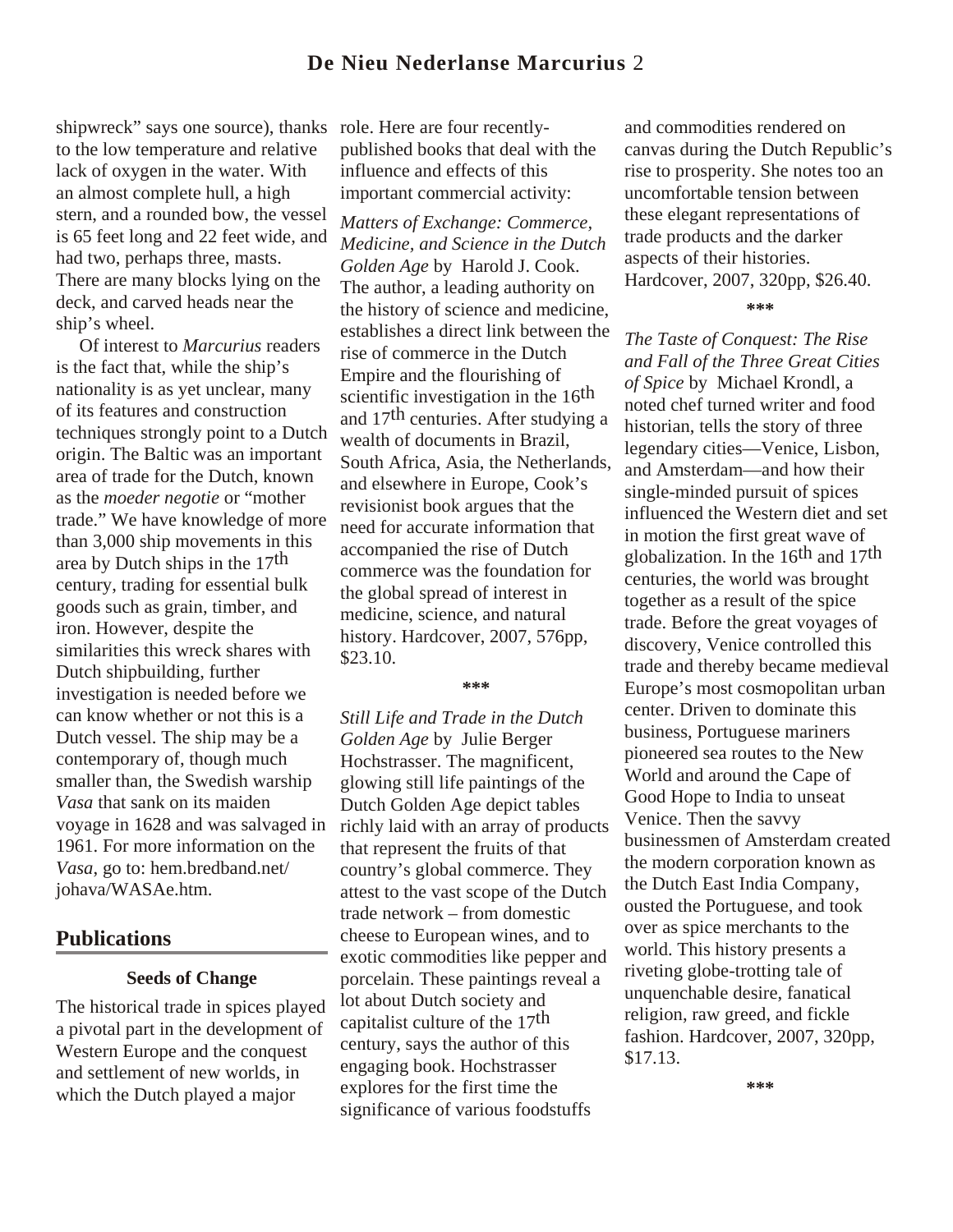*Spice: The History of a Temptation* by Jack Turner. Turner's book traces spices back through time—through history, myth, archeology, and literature.The lure of spices helped draw Europeans into their age of expansion, but the Western world was far from ignorant of them before that time. This Australian writer's lively and wide-ranging account begins with the voyages of discovery, but shows that, even in ancient times, spices from distant India and Indonesia made their way west and fueled the European imagination. Romans and medieval Europeans alike used Asian pepper, cinnamon, cloves, nutmeg, and mace to enliven their palates, treat their maladies, enhance their sex lives, and mediate between the human and the divine. While many of their non-culinary applications were not particularly efficacious, spices retained their allure, with all their exotic associations that remain to this day. The book brings out the mystery that people found in these flavors and fragrances, and proposes that sensations themselves have a history. Paperback, 348pp, \$10.17.

#### **\*\*\***

**Reminder**: The quoted prices on the books above represent fairly deep discounts by Amazon. If you plan to buy through this site, please remember to access **Amazon** through our website. Just go to: www.nnp.org, click on **books and more** and then **Amazon**. By so doing the NNI will receive a percentage of the sale; in fact, this procedure applies to any purchase, whether book or monkey wrench.

### **Research Requests**

Information on the Romeyn family prior to 1680:

"According to the Romeyn family tradition, the first Romeyns to come to New Netherland were two brothers Klaes and Christophel who sailed from Rotterdam to Brazil as members of an expedition to that country commanded by Prince [Johan] Maurice of Nassau. Soon after arriving in Brazil that country was ceded to Portugal, and thereupon the two Romeyns sailed for North America" The researcher is looking for documentary evidence to support this claim. Contact: Rosalind Walton at: [roswalton@cogeco.ca](mailto:roswalton@cogeco.ca)

\*\*\*

In 2012 the Belgian municipality of Turnhout will celebrate its 800th anniversary. As part of the celebration organizers are planning an exhibit of one of its favorite sons: Govert Loockermans. According to Karl van den Broeck one of the organizers and editor–in– chief of *Knack* magazine: "In our archives we found a lot of information about the Loockermans family, but there is no trace of him after he went to Holland (Leiden) and then on to Nieuw Amsterdam."

[Contact: karl.van.den.broek@](mailto:karl.van.den.broek@knack.be) knack.be.

### **NNI News**

The Institute added three new members of the Board: Nancy Curran of Schenectady, William Greer of Brooklyn and Dr. Scott

Taylor, Assistant Professor of History at Siena College. Board members Marilyn Douglas, Elisabeth Funk, Jippe Hiemstra and Fred Tibbitts were re-elected. This year's National Endowment of the Humanities grant to fund the New Netherland Project (NNP) was reduced from a three–year grant to a one year grant (beginning February 08 – ending January 09). The NNP has submitted another proposal for a three–year grant to follow this grant. In addition, the NNI Board has approached the NYS Education Department and the Dutch government to secure consistent, adequate and dependable funding so that the NNP can complete its mission. The City of Schenectady has given John (former president of NNI) and Sally van Schaick the Patroon award for their activities in promoting Schenectady city and county history. The Board decided to give the Alice P. Kenney awards for 2008 and 2009 at events connected with the 2009 Project or another major event to give the Award more visibility. A genealogical Committee has been formed to examine the best way to utilize and harness the interest generated by calls and inquiries to NNP about family lines; to generate use of the documents translated by NNP in genealogical research; and to aid genealogists in searching their early Dutch ancestry. Progress on the 2009 four-part project and other activities of NNI are in the 2007 *Annual Report to Members* included with this issue of the *Marcurius*.